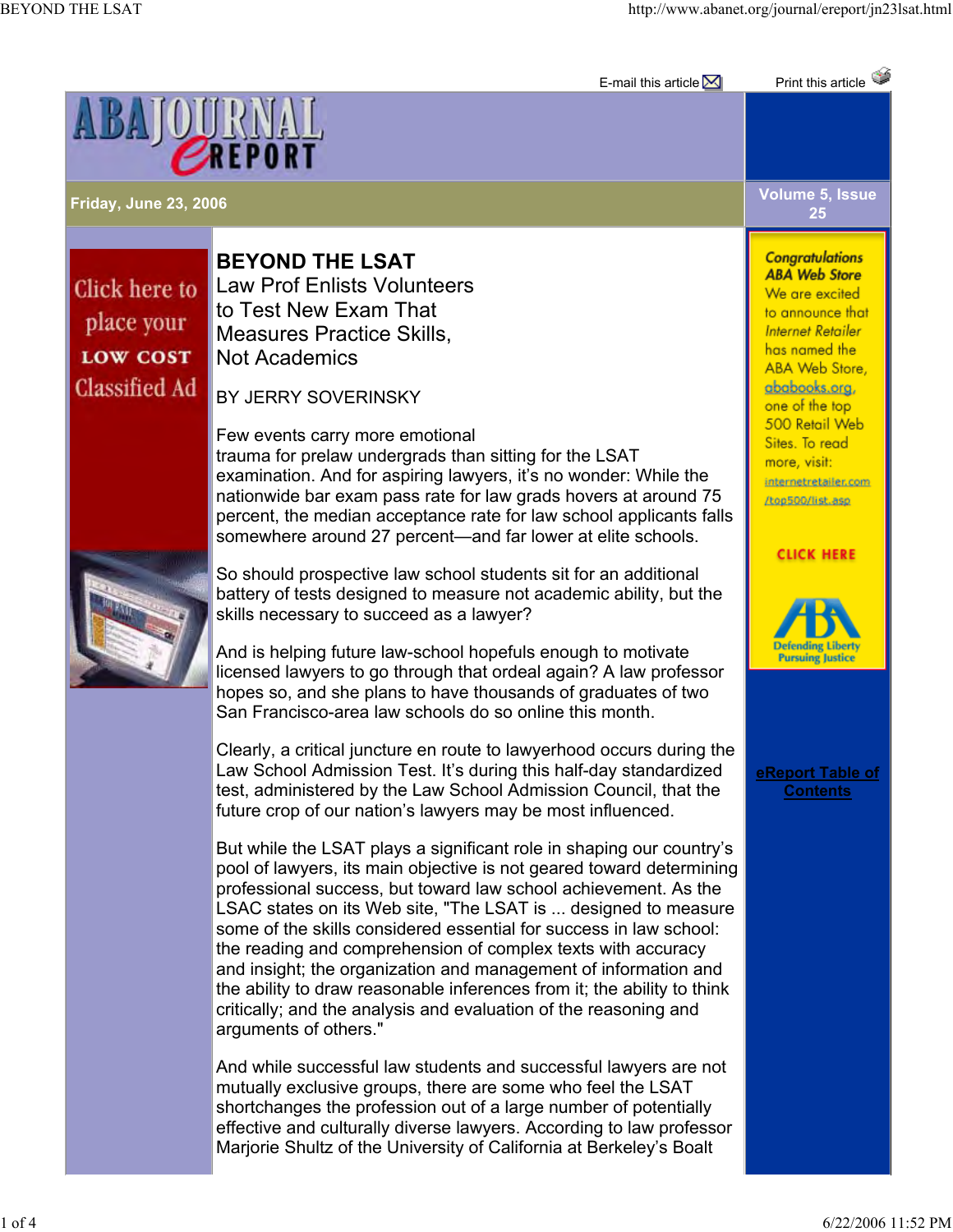Hall, that's an end result that's unacceptable, and one that she'd like to see changed.

"After passage in 1996 of California's Proposition 209 [which prohibited race-based admissions policies for public institutions], my sense at the time was the way admissions is done was not quite optimal and fair," says Shultz, a co-author of the book *Whitewashing Race: The Myth of a Color-Blind Society*. "In fact, the justification for the way admissions was done was pretty thin. And my concern for diversity was a major issue."

Jim Vaseleck, LSAC associate counsel, says the organization takes pains to ensure its questions are not racially biased. Though the last major revision of the test was in 1991, annual reviews are made to compare success on the test with success during the first year of law school. "As a part of that annual correlation study," Vaseleck says, "we do look at race and ethnicity, and we find that the test performs its prediction function equally well for minority students."

Shultz, however, says her concern is that so much of admission to law school is based on the LSAT, which "is based only on three abilities—logic, analysis and reading as per LSAC's own description—[which] doesn't make sense when less than 5 percent of graduates will become academics."

"At the same time," Shultz says, "there is no effort to select law students based on predicted success or effectiveness as a lawyer. … The relevance of this to race is that school-type cognitive tests like the LSAT produce significant disparities between racial groups, but evaluation of a wider area of abilities relevant to job performance shows much closer similarity in racial groups."

In 2001, working with Berkeley psychology professor Sheldon Zedeck and backed by four years of LSAC grants, Shultz began identifying factors that lead to effective lawyering. Interviewing hundreds of law alumni, faculty, judges, clients and law-firm hiring partners, Shultz and Zedeck compiled a list of 26 "effectiveness factors" that legal professionals deem commensurate with successful lawyering.

The list includes expected factors such as analysis and reasoning, researching the law and writing. But it adds in psychological elements such as passion and engagement and the ability to see the world through the eyes of others, and then mixes in practice-oriented skills such as influencing and advocating, networking and business development, and strategic planning. (The full list is included at the end of this attached article about Shultz and Zedeck's efforts.)

Once Shultz and Zedeck determined the factors, they set about developing a battery of tests that predict excellence in those 26 areas. Now an ongoing refinement process is about to receive its first large-scale evaluation.

In the next two weeks, Shultz says, 25,000 graduates of Boalt Hall